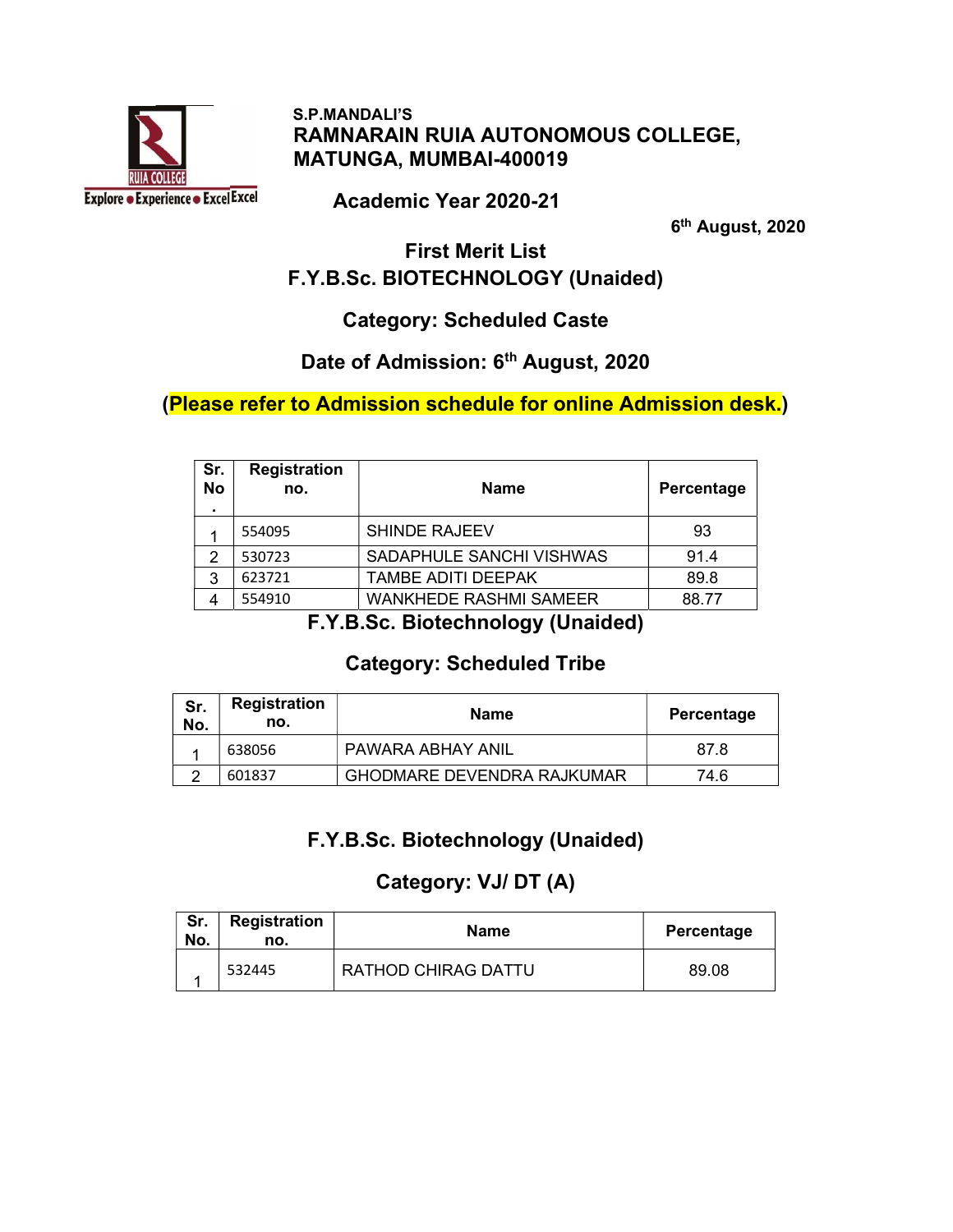#### F.Y.B.Sc. Biotechnology (Unaided)

### Category: NT (B)

| Sr.<br>No. | <b>Registration</b><br>no. | Name                         | Percentage |
|------------|----------------------------|------------------------------|------------|
|            | 534878                     | <b>GAWLI AKANSHA BALIRAM</b> | 88.92      |

#### F.Y.B.Sc. Biotechnology (Unaided)

### Category: NT (C)

| Sr.<br>No. | <b>Registration</b><br>no. | <b>Name</b>                  | Percentage |
|------------|----------------------------|------------------------------|------------|
|            | 538735                     | <b>DOLTODE TUSHAR TANAJI</b> | 81.38      |

### F.Y.B.Sc. Biotechnology (Unaided)

#### Category: NT (D)

| Sr.<br>No. | Registration<br>no. | Name               | Percentage |
|------------|---------------------|--------------------|------------|
|            | 640575              | KANGANE NISHA RAVI | 56.46      |

#### F.Y.B.Sc. Biotechnology (Unaided)

### Category: OBC

| Sr.<br>No. | <b>Registration</b><br>no. | <b>Name</b>                     | Percentage |
|------------|----------------------------|---------------------------------|------------|
|            | 595849                     | <b>BHUJBAL RHUTUJA PRASHANT</b> | 93         |
| 2          | 629131                     | NAGAVEKAR JUILEE JAYESH         | 92.2       |
| 3          | 594002                     | <b>MUNGEKAR OMKAR ANIL</b>      | 90.6       |
|            | 595697                     | KATRE SAMIKSHA KISHOR           | 90         |
| 5          | 601675                     | <b>BOHARE PRACHI DASHARATH</b>  | 89.6       |
| 6          | 651328                     | PATIL SHRADDHA GHANHASHAM       | 88.46      |
|            | 538608                     | SAKARE ADITI ANANT              | 87.8       |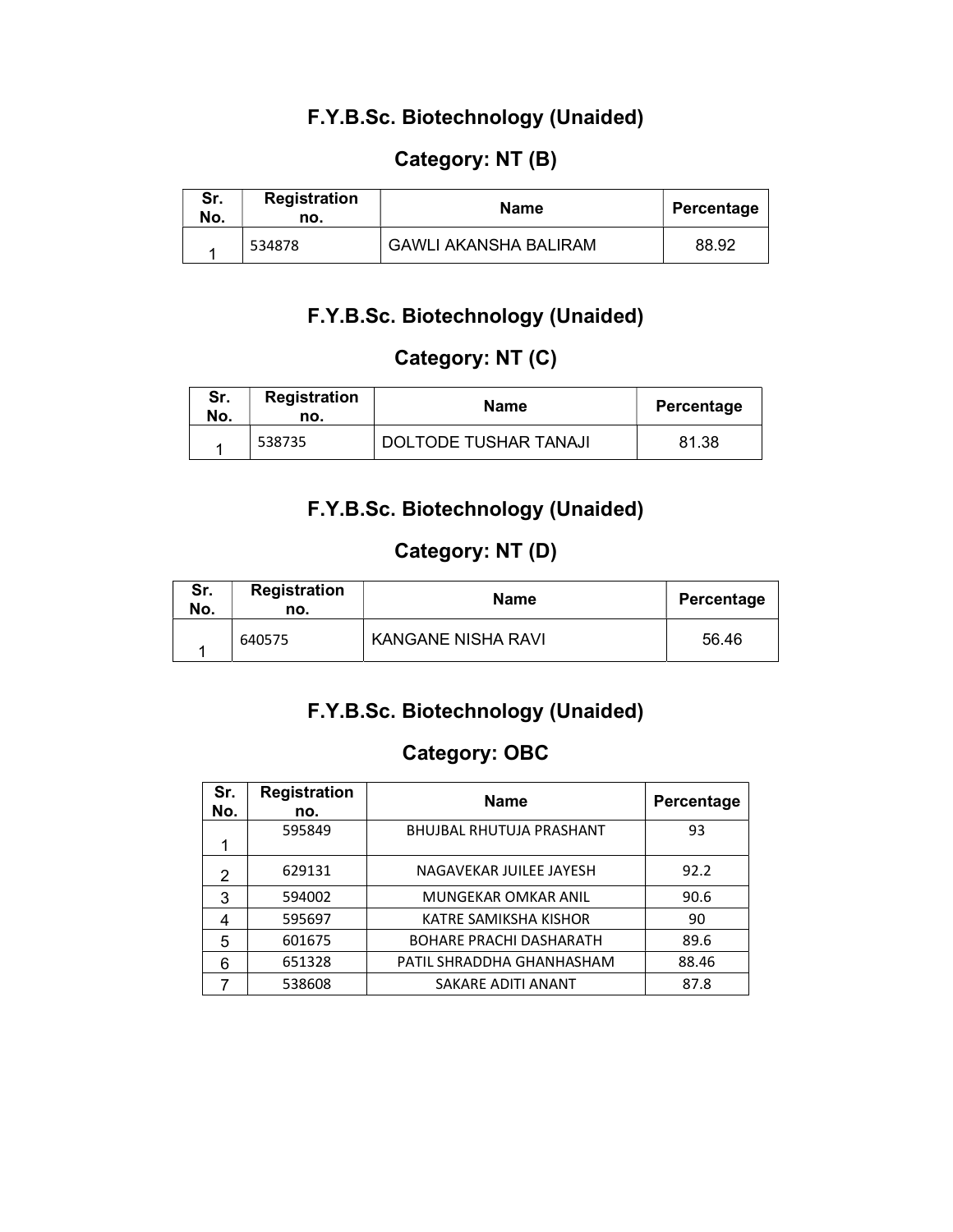### F.Y.B.Sc. Biotechnology (Unaided)

### Category: SBC

| Sr.<br>No. | <b>Registration</b><br>no. | Name                    | Percentage |
|------------|----------------------------|-------------------------|------------|
|            | 555730                     | <b>SALI YASH RAJESH</b> | 83.08      |

#### F.Y.B.Sc. Biotechnology (Unaided)

### Category: SEBC

| Sr.<br>No. | <b>Registration</b><br>no. | <b>Name</b>                 | Percentage |
|------------|----------------------------|-----------------------------|------------|
|            | 584425                     | WAGH SACHIN SHANKAR         | 87.2       |
| っ          | 593165                     | PATIL AISHWARYA SANTOSH     | 86.8       |
| 3          | 591824                     | <b>PALAV SHREYAS SATISH</b> | 85.85      |
|            | 644336                     | PAWDE SHWETA VIJAY          | 83.85      |

### F.Y.B.Sc. Biotechnology (Unaided)

### Category: EWS

| Sr.<br>No. | <b>Registration</b><br>no. | <b>Name</b>                | Percentage |
|------------|----------------------------|----------------------------|------------|
|            | 644132                     | SURYAWANSHI AARYA HARSHAL  | 84.46      |
| 2          | 544854                     | SAWANT ANUSHKA ASHISH      | 81.4       |
| 3          | 532469                     | <b>VED TANVI KETAN</b>     | 80.46      |
| 4          | 605192                     | <b>PATEL PRIYAL YOGESH</b> | 76.46      |
| 5          | 608372                     | NAMBIAR SURYA RAVEENDRAN   | 74.77      |